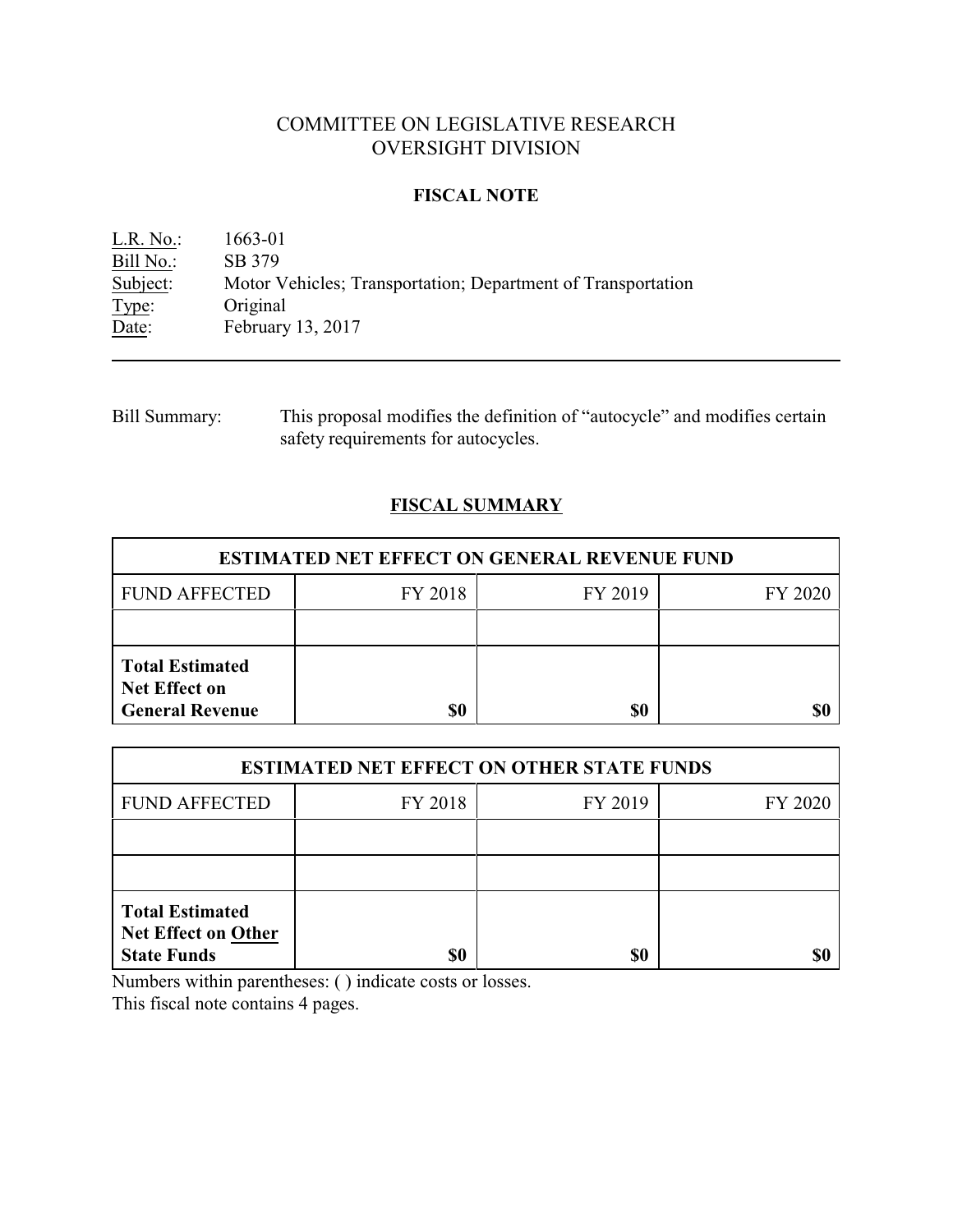L.R. No. 1663-01 Bill No. SB 379 Page 2 of 4 February 13, 2017

| <b>ESTIMATED NET EFFECT ON FEDERAL FUNDS</b>                        |         |         |         |  |
|---------------------------------------------------------------------|---------|---------|---------|--|
| <b>FUND AFFECTED</b>                                                | FY 2018 | FY 2019 | FY 2020 |  |
|                                                                     |         |         |         |  |
|                                                                     |         |         |         |  |
| <b>Total Estimated</b><br>Net Effect on All<br><b>Federal Funds</b> | \$0     | \$0     |         |  |

| <b>ESTIMATED NET EFFECT ON FULL TIME EQUIVALENT (FTE)</b>    |         |         |         |  |
|--------------------------------------------------------------|---------|---------|---------|--|
| <b>FUND AFFECTED</b>                                         | FY 2018 | FY 2019 | FY 2020 |  |
|                                                              |         |         |         |  |
|                                                              |         |         |         |  |
| <b>Total Estimated</b><br><b>Net Effect on</b><br><b>FTE</b> |         |         |         |  |

 $\Box$  Estimated Net Effect (expenditures or reduced revenues) expected to exceed \$100,000 in any of the three fiscal years after implementation of the act.

| <b>ESTIMATED NET EFFECT ON LOCAL FUNDS</b> |         |         |         |
|--------------------------------------------|---------|---------|---------|
| <b>FUND AFFECTED</b>                       | FY 2018 | FY 2019 | FY 2020 |
| Local Government                           | \$0     | \$0     | \$0     |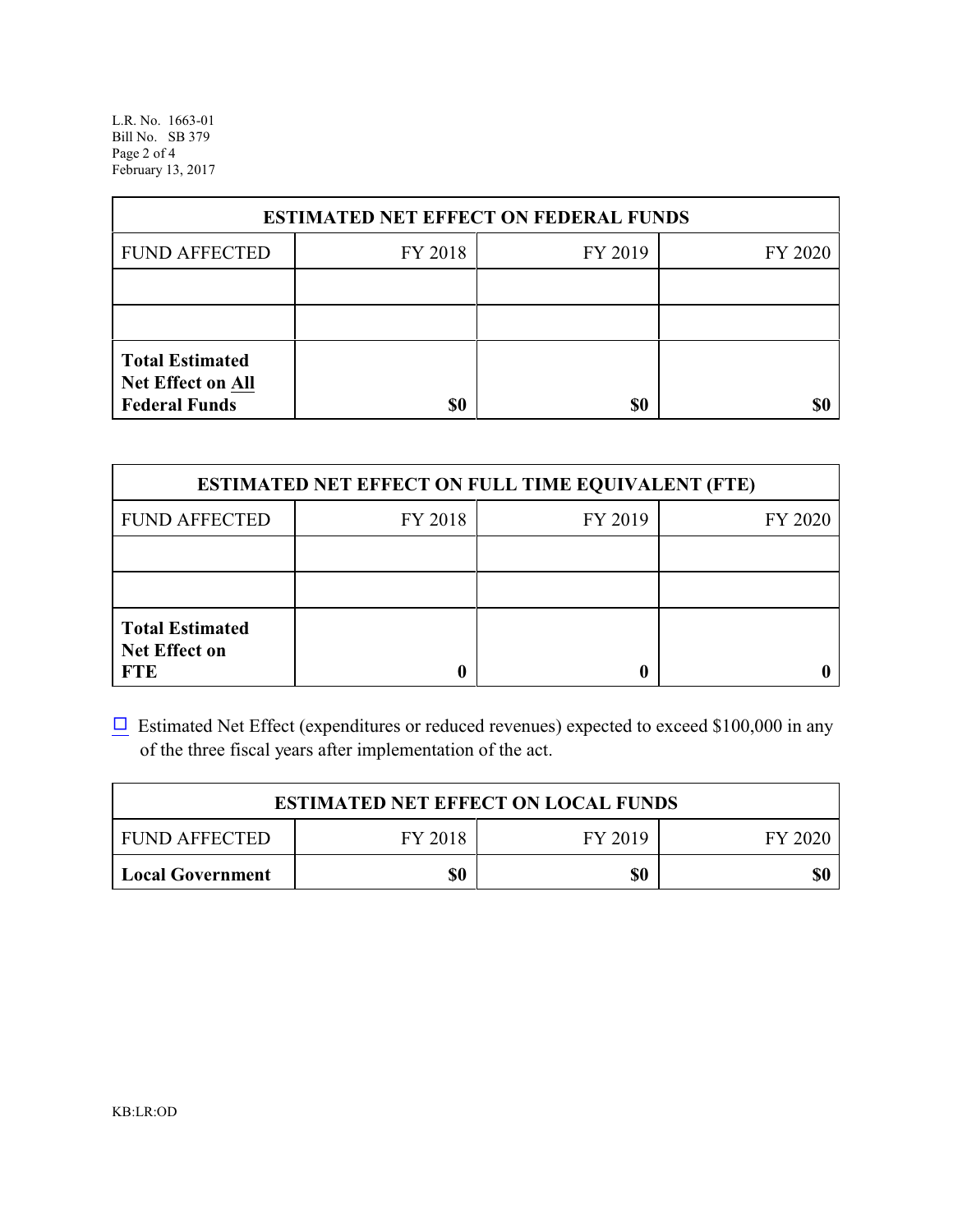L.R. No. 1663-01 Bill No. SB 379 Page 3 of 4 February 13, 2017

### **FISCAL ANALYSIS**

#### **ASSUMPTION**

Officials from the **Department of Transportation**, **Department of Revenue** and **Department of Public Safety - Missouri Highway Patrol** each assume the proposal will have no fiscal impact on their respective organizations.

| FISCAL IMPACT - State Government | FY 2018<br>$(10 \text{ Mo.})$ | FY 2019    | FY 2020                       |
|----------------------------------|-------------------------------|------------|-------------------------------|
|                                  | <u>\$0</u>                    | <u>\$0</u> | $\underline{\underline{\$0}}$ |
| FISCAL IMPACT - Local Government | FY 2018<br>$(10 \text{ Mo.})$ | FY 2019    | FY 2020                       |
|                                  | <u>\$0</u>                    | <u>\$0</u> | <u>\$0</u>                    |

## FISCAL IMPACT - Small Business

No direct fiscal impact to small businesses would be expected as a result of this proposal.

#### FISCAL DESCRIPTION

The proposed legislation appears to have no direct fiscal impact.

This legislation is not federally mandated, would not duplicate any other program and would not require additional capital improvements or rental space.